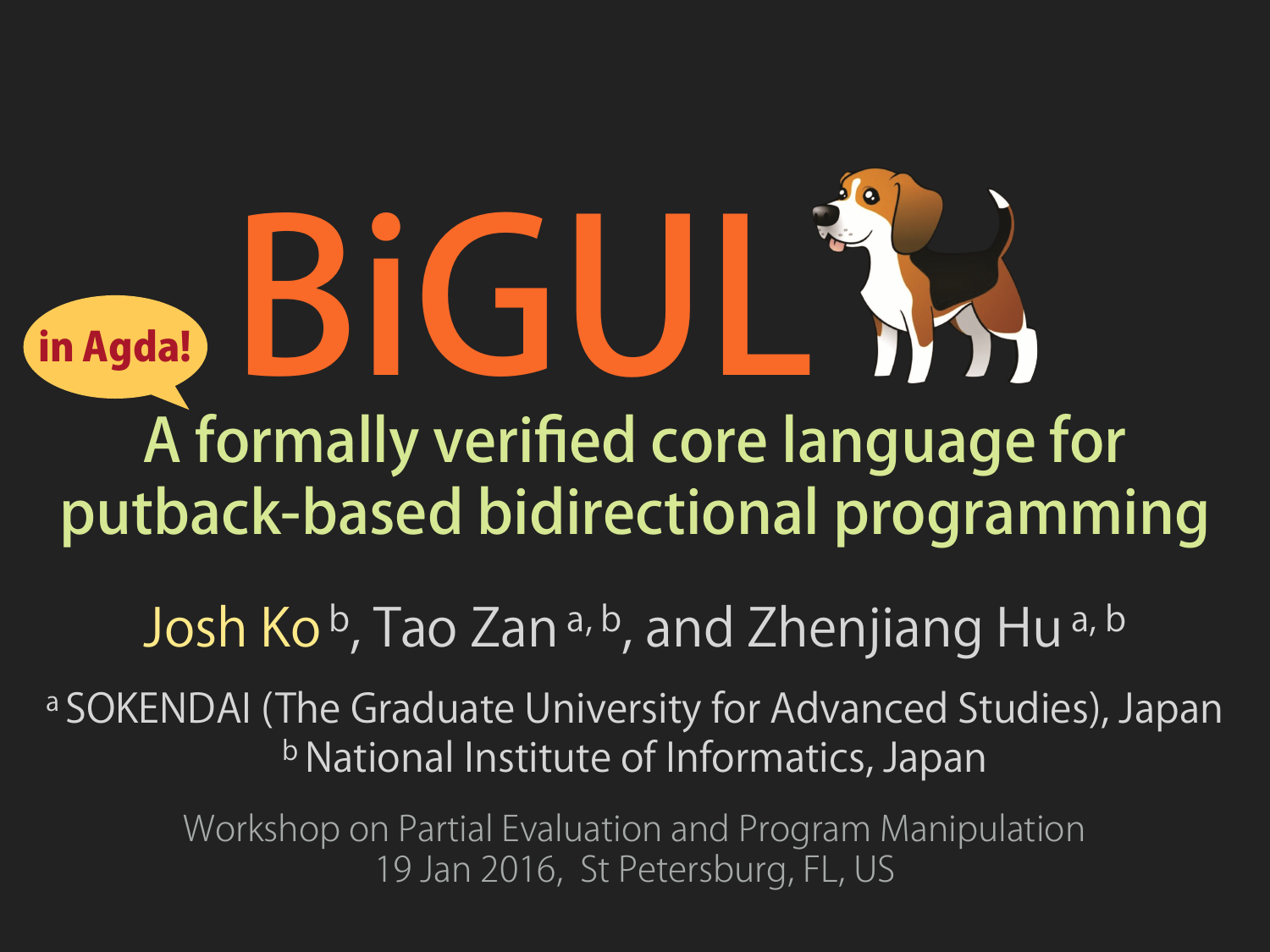#### **Bidirectional transformations (asymmetric lens version)**

#### **POPL 2016**

The annual Symposium on Principles of Programming Languages is a forum ...

#### **PEPM 2016**

The PEPM Symposium/Workshop series aims at bringing together researchers ...

#### **PEPM '16**

The PEPM Symposium/Workshop series aims at bringing together researchers ...

#### **POPL '16**

The annual Symposium on Principles of Programming Languages is a forum ...

#### **Well-behavedness**

**PutGet :** get (put s  $v \equiv v$ 

#### **GetPut :** put s (get  $s) \equiv s$

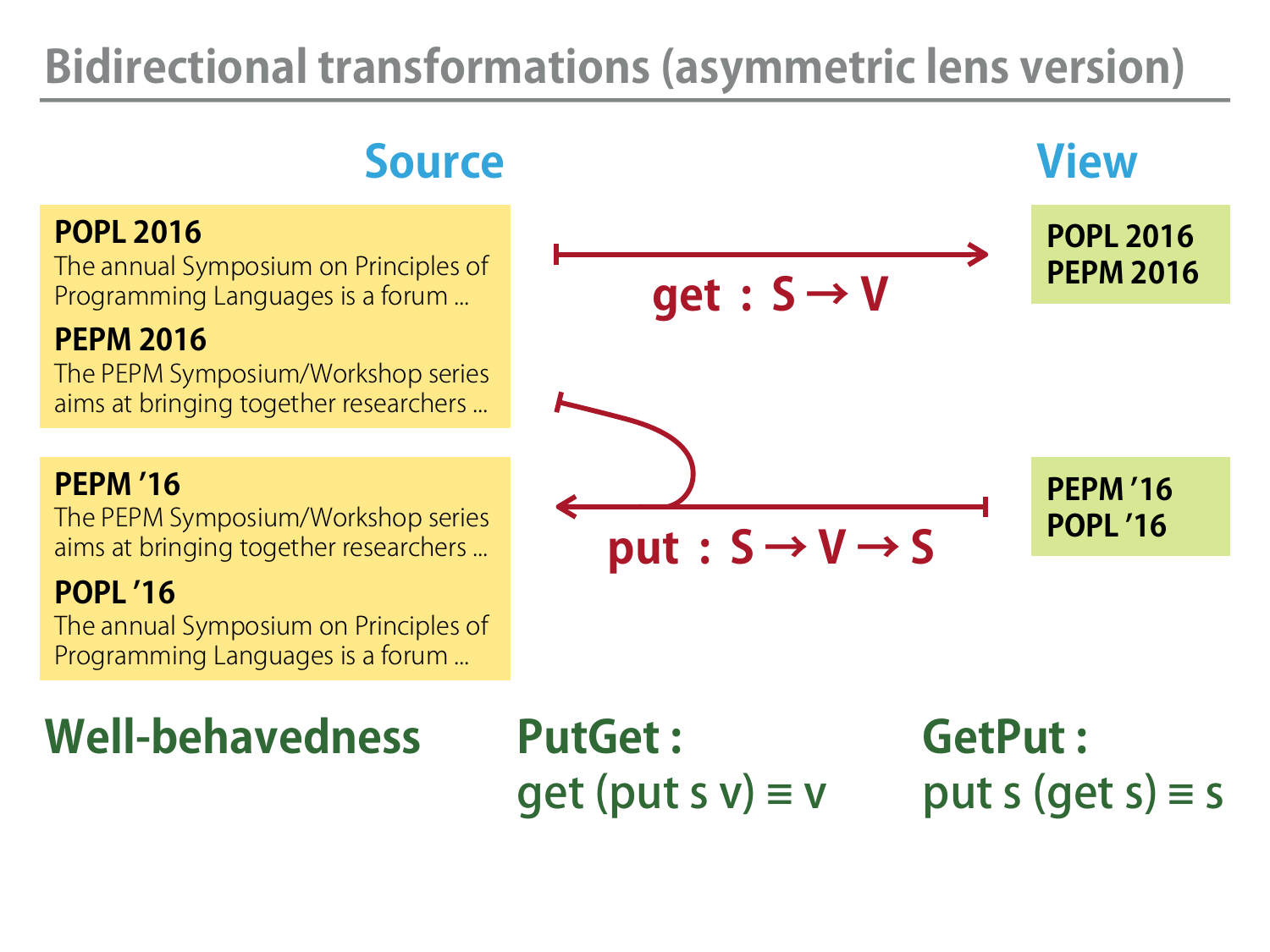#### **Bidirectional programming with lenses (Foster et al., POPL '05)**

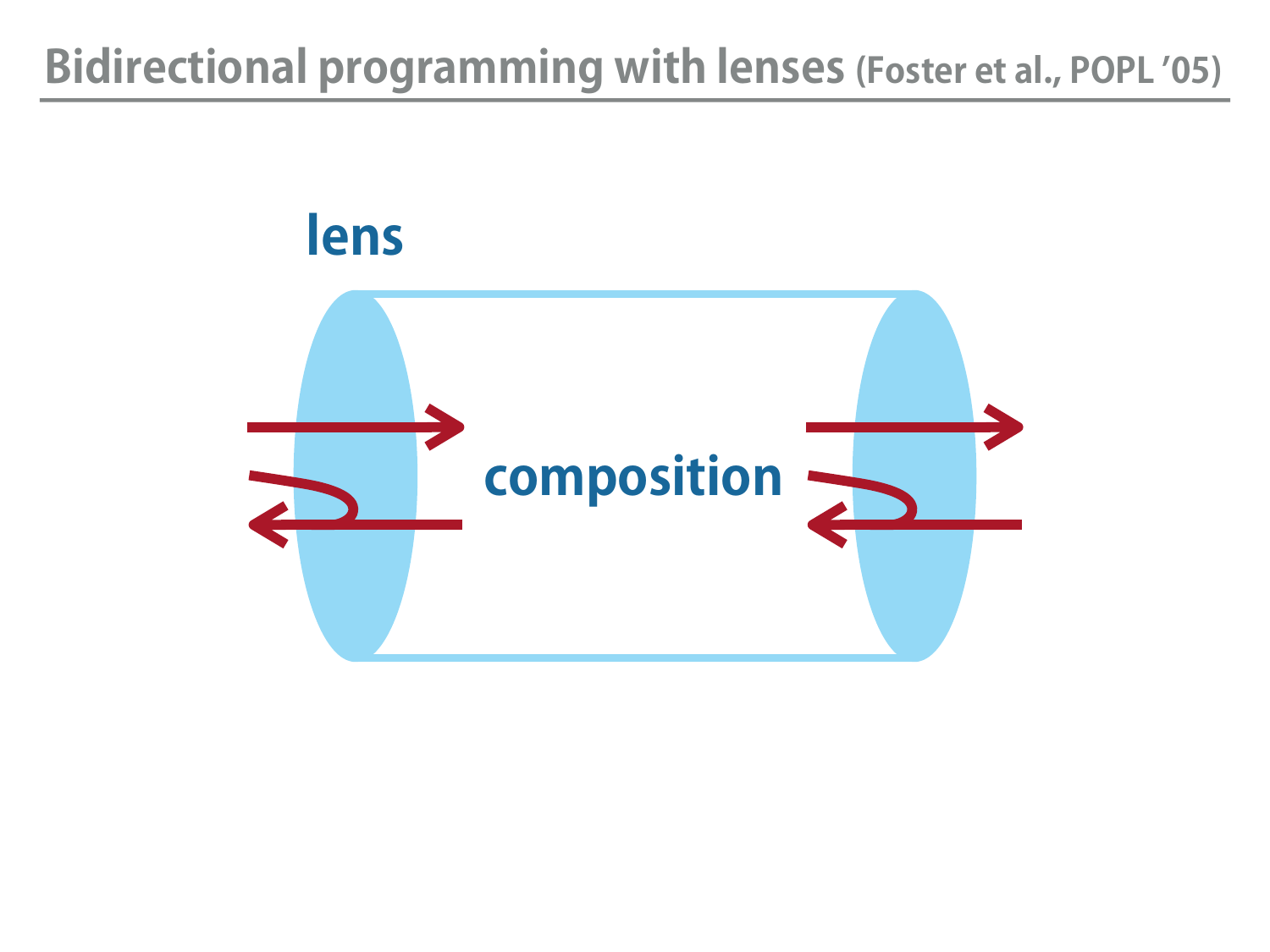## **A trick for proving partial well-behavedness**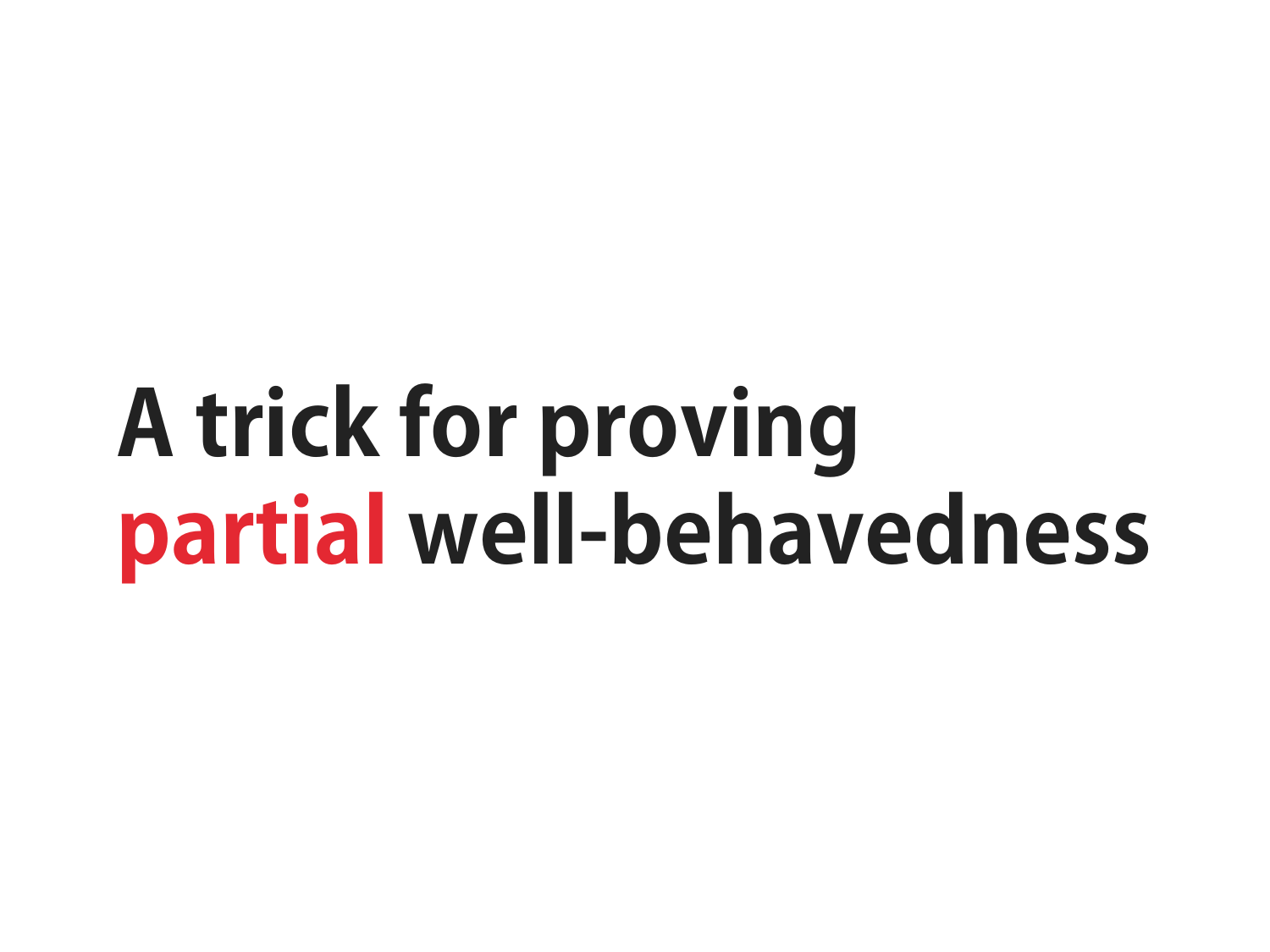#### record **Lens** (S V : Set) : Set where field **get** : S → Maybe V  $put: S \rightarrow V \rightarrow$  Maybe S **PutGet** : put s  $v \equiv$  just s'  $\rightarrow$  get s'  $\equiv$  just v **GetPut** : get  $s \equiv i$ ust v  $\rightarrow$  put s v  $\equiv i$ ust s

 $\rightarrow \geq \geq$  : Maybe A  $\rightarrow$  (A  $\rightarrow$  Maybe B)  $\rightarrow$  Maybe B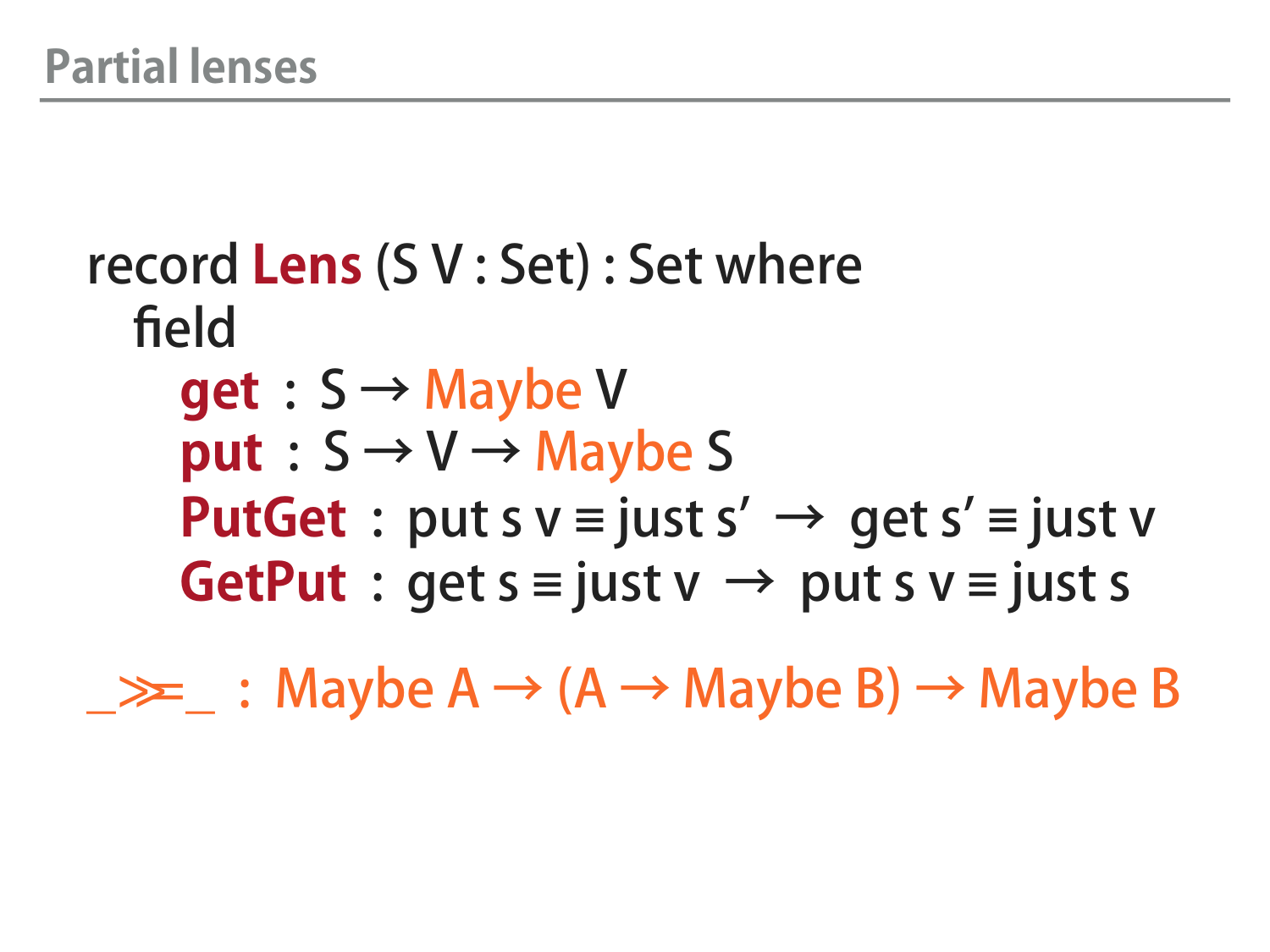

compose : Lens  $A B \rightarrow$  Lens  $B C \rightarrow$  Lens A C compose I r = record  ${ qet = \lambda a \rightarrow l.get a \gg \lambda b \rightarrow r.get b }$ ; put =  $\lambda$  a c  $\rightarrow$  l.get a  $\gg \lambda$  b  $\rightarrow$  r.put b c  $\gg \lambda$  b'  $\rightarrow$  l.put a b' ; PutGet = ? ; GetPut = ? }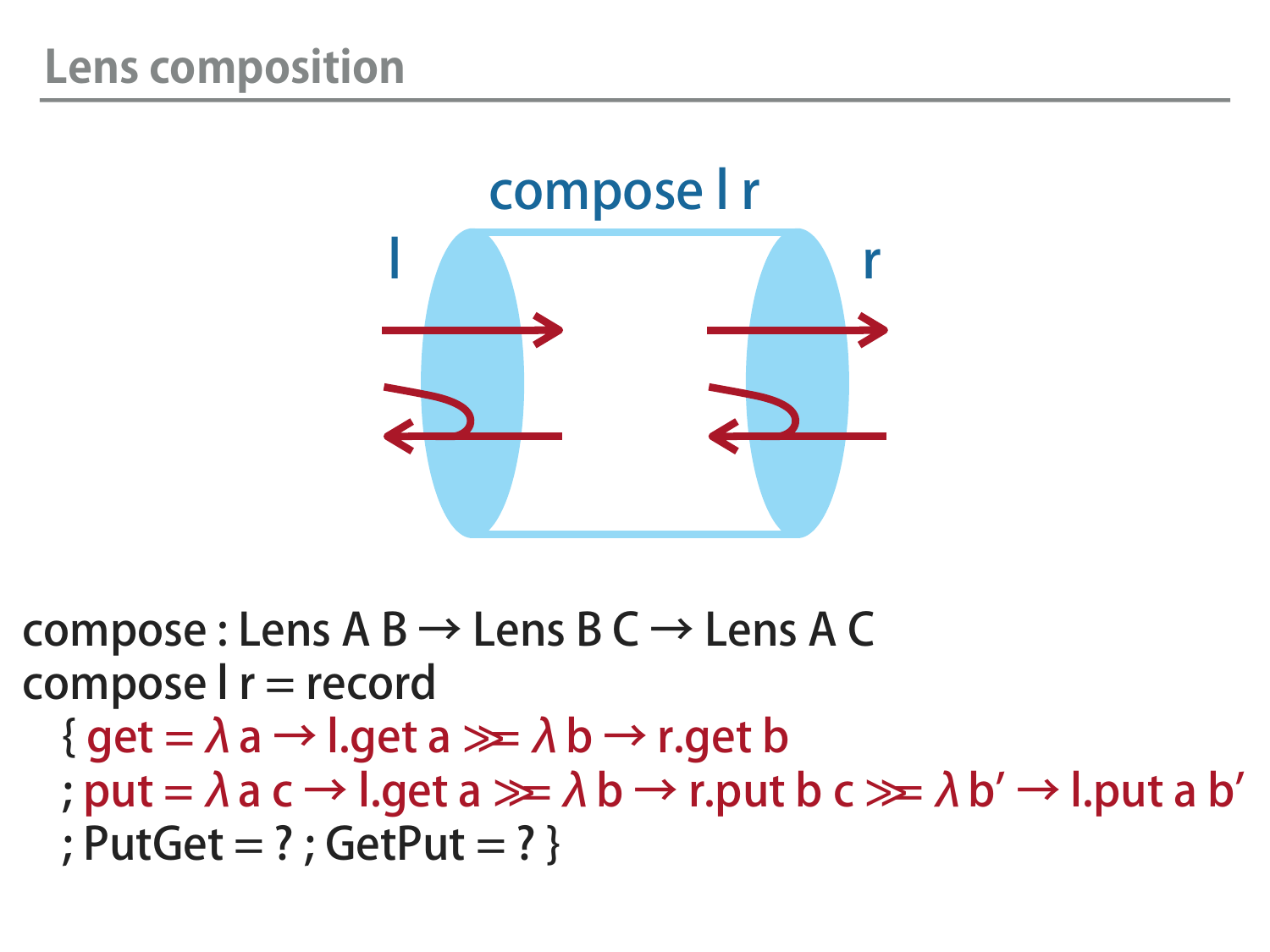#### **PutGet** : (l.get a  $\gg \lambda$  b  $\rightarrow$  r.put b c  $\gg \lambda$  b'  $\rightarrow$  l.put a b') = just a'  $\rightarrow$  (l.get a'  $\gg \lambda$  b  $\rightarrow$  r.get b) = just c

#### **lemma** :

 $(mx \gg f) \equiv just \ y \rightarrow \exists [x] (mx \equiv just \ x) \times (fx \equiv just \ y)$ 

PutGet p with lemma p PutGet \_ | (b, g, p) with lemma p PutGet  $\Box$  (b, g,  $\Box$ ) (b', p, q) rewrite l.PutGet q = r.PutGet p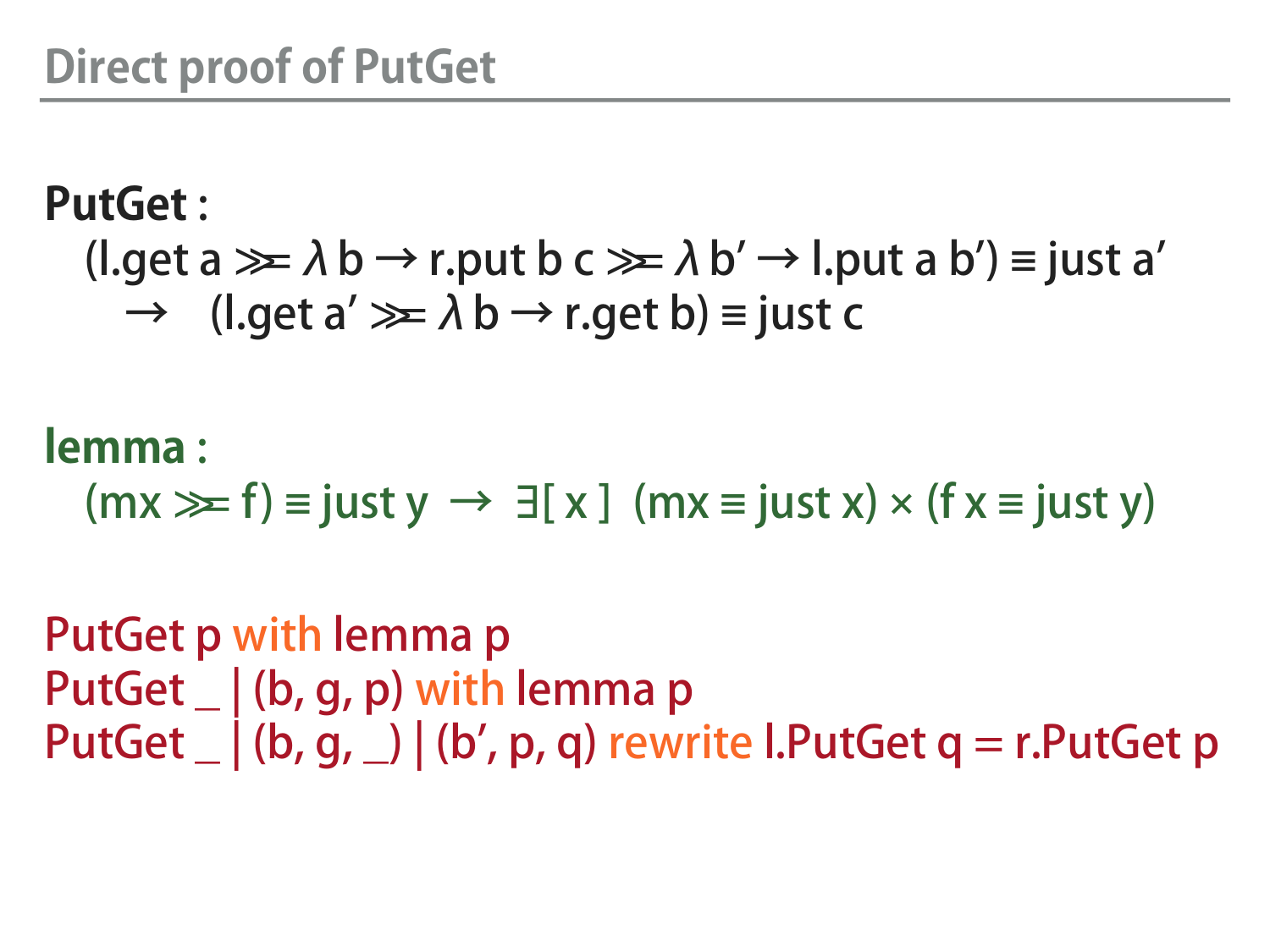Instead of decomposing proofs, make the proofs decompose by themselves!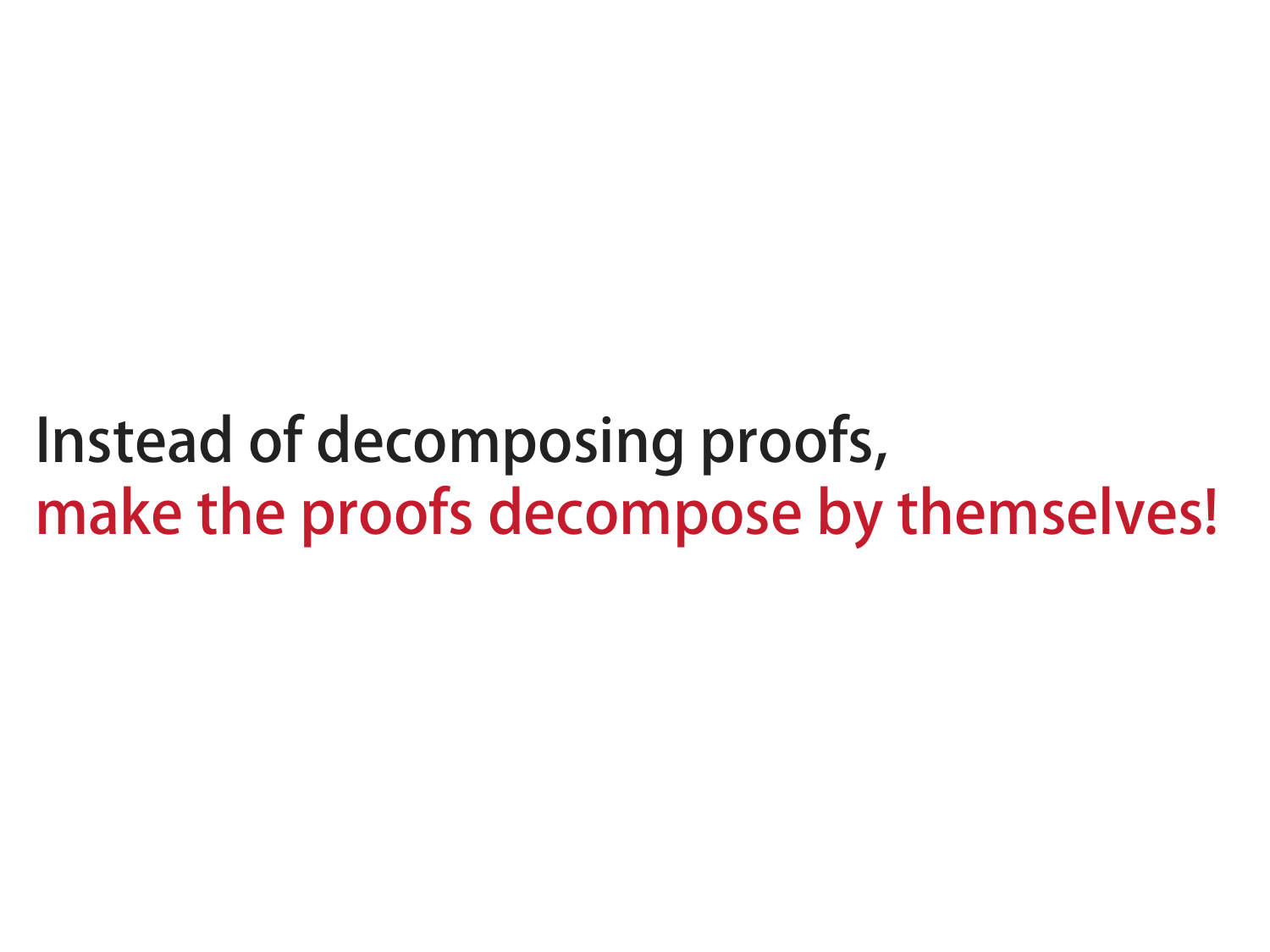#### **Deep embedding for defining two interpretations**

#### data Par : Set  $\rightarrow$  Set<sub>1</sub> where return :  $A \rightarrow Par A$  $\gg$  : Par A  $\rightarrow$  (A  $\rightarrow$  Par B)  $\rightarrow$  Par B runPar : Par  $A \rightarrow$  Maybe A

runPar (return  $x$ ) = just x runPar (mx  $\geq f$ ) = runPar mx  $\geq f$  (runPar ∘ f)

$$
\frac{\rightarrow}{\text{return } x} : \text{Par } A \rightarrow A \rightarrow \text{Set}
$$
\n
$$
(\text{return } x) \rightarrow y = x \equiv y
$$
\n
$$
(\text{mx} \gg f) \rightarrow y = \exists [x] (\text{mx} \rightarrow x) \times (f x \rightarrow y)
$$

px **↦** x ↔ runPar px ≡ just x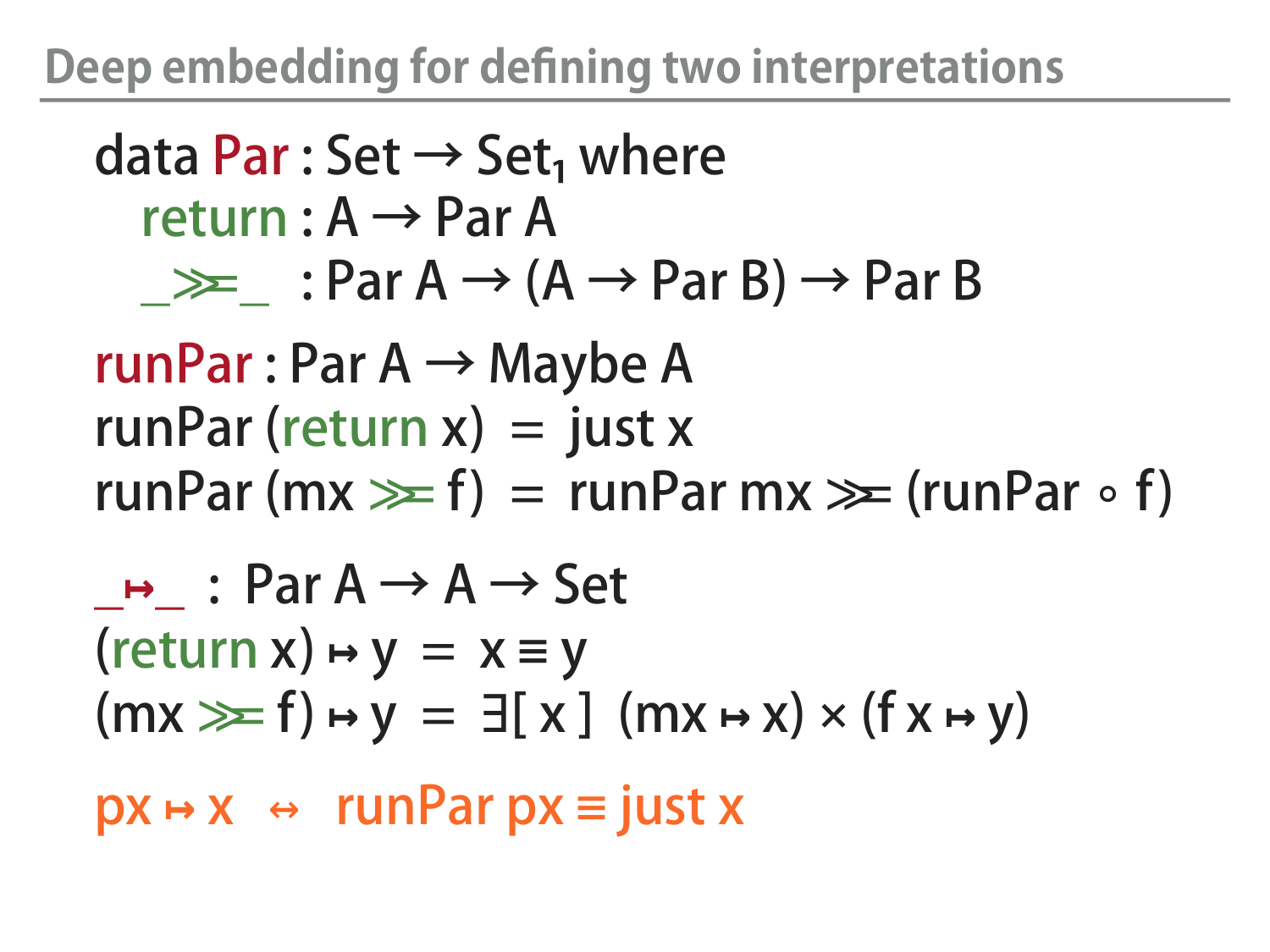```
record Lens (S V : Set) : Set<sub>1</sub> where
   field
 get : S →
Par
V
put: S \rightarrow V \rightarrow ParSPutGet : put s v → s' → get s' → v
GetPut : get s → v → put s v → s
```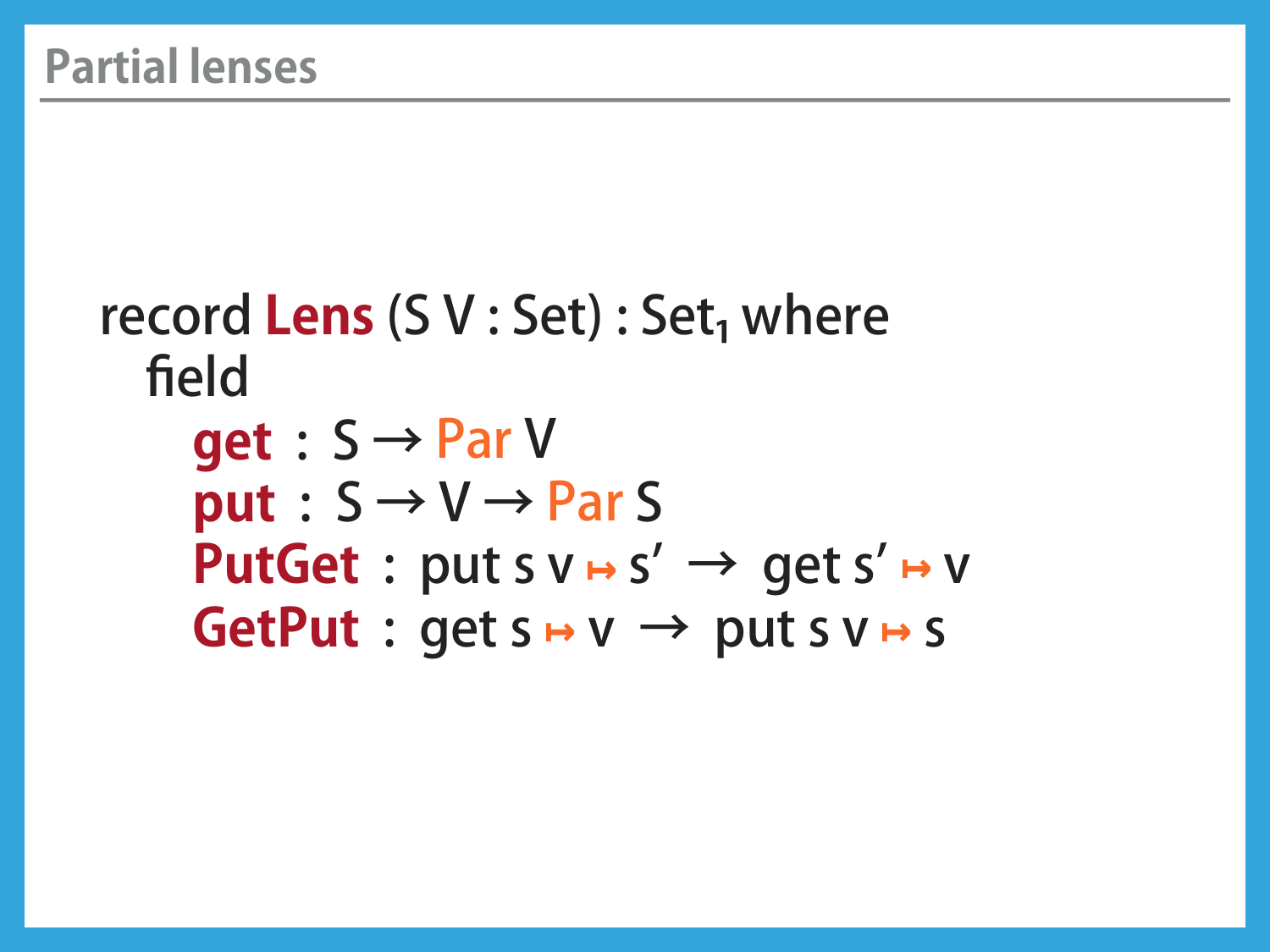#### **Well-behavedness proofs become elementary programs!**

#### **PutGet** :  $(l. qet a \ggg \lambda b \rightarrow r$ .put b  $c \ggg \lambda b' \rightarrow l$ .put a b')  $\mapsto a'$  $\rightarrow$  (l.get a'  $\gg \lambda$  b  $\rightarrow$  r.get b)  $\mapsto$  c  $\exists [ b ]$  (l.get a  $\mapsto$  b)  $\times$  ( $\exists [ b' ]$  (r.put b  $c \mapsto b'$ )  $\times$  (l.put a  $b' \mapsto a'$ )) → ∃[ b ] (l.get a' **↦** b) × (r.get b **↦** c) =

PutGet  $(b, g, b', p, q) = (b', I.PutGet g, r.PutGet p)$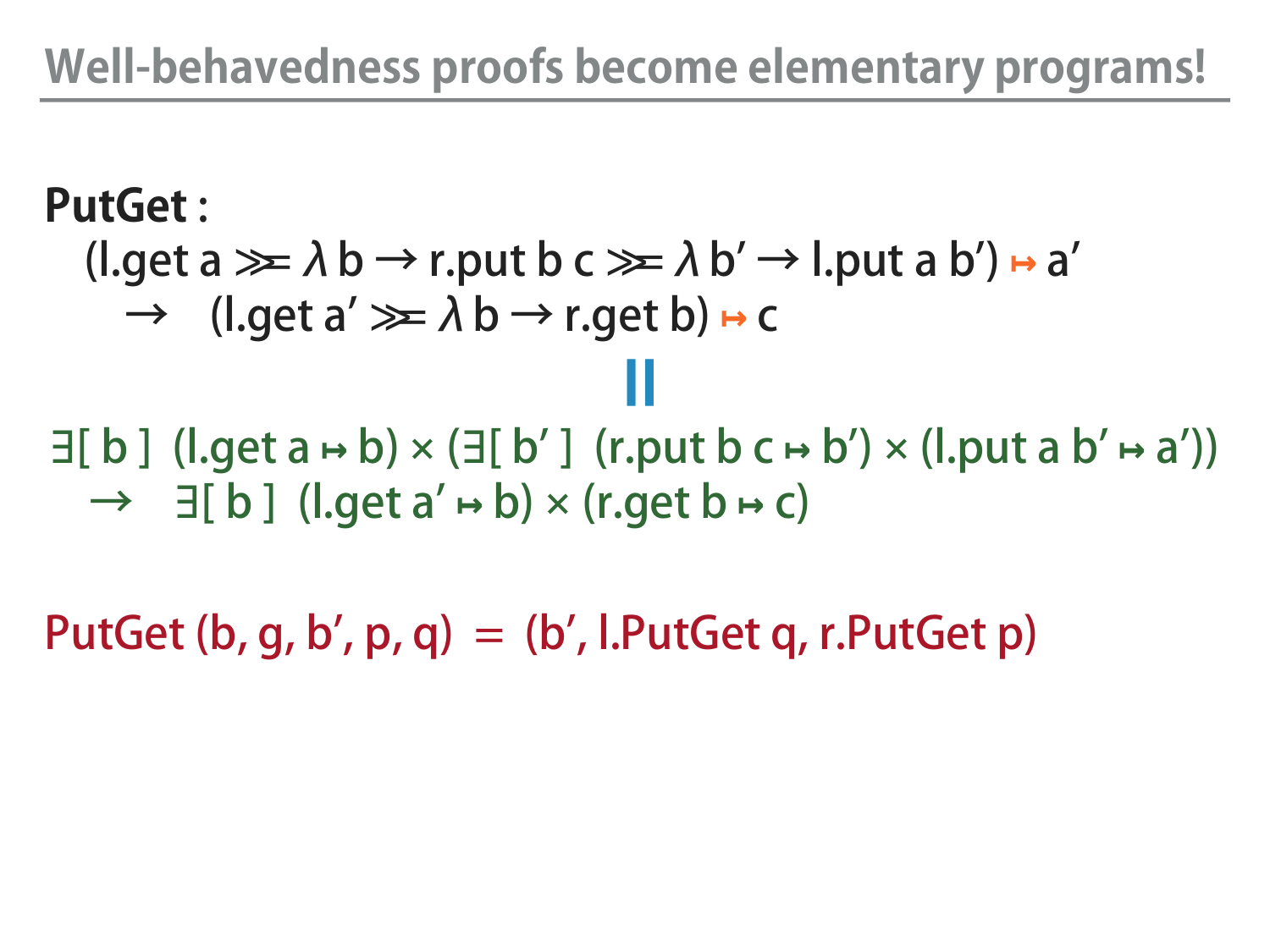#### Basic lenses

- Source decomposition
- View rearrangement
- Case analysis on source
- Case analysis on view
- List alignment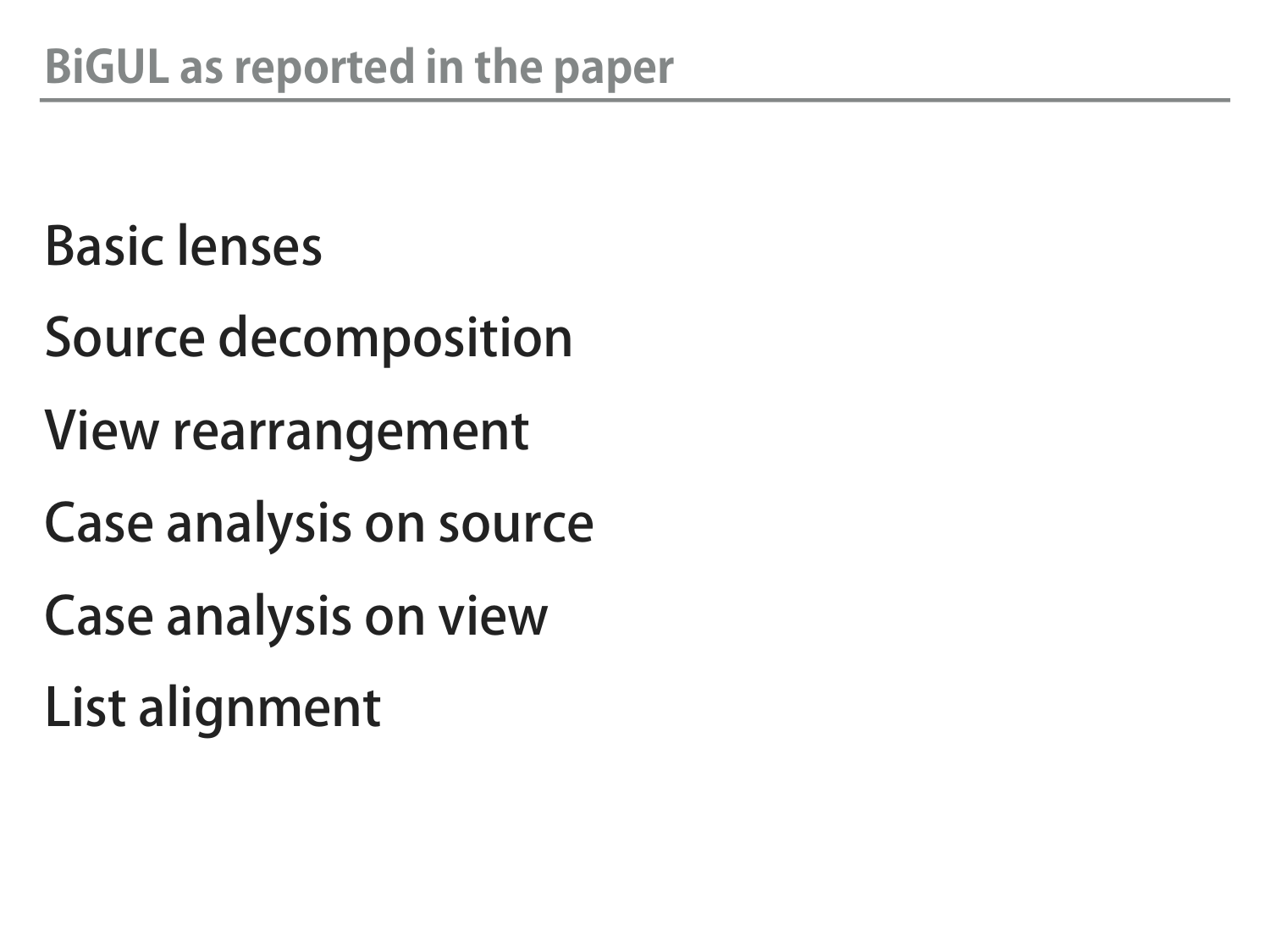#### Basic lenses

- Standard lens combinators
- Source/view rearrangement
- General case analysis (on both source and view)

List alignment  $\Leftarrow$  general case analysis + recursion

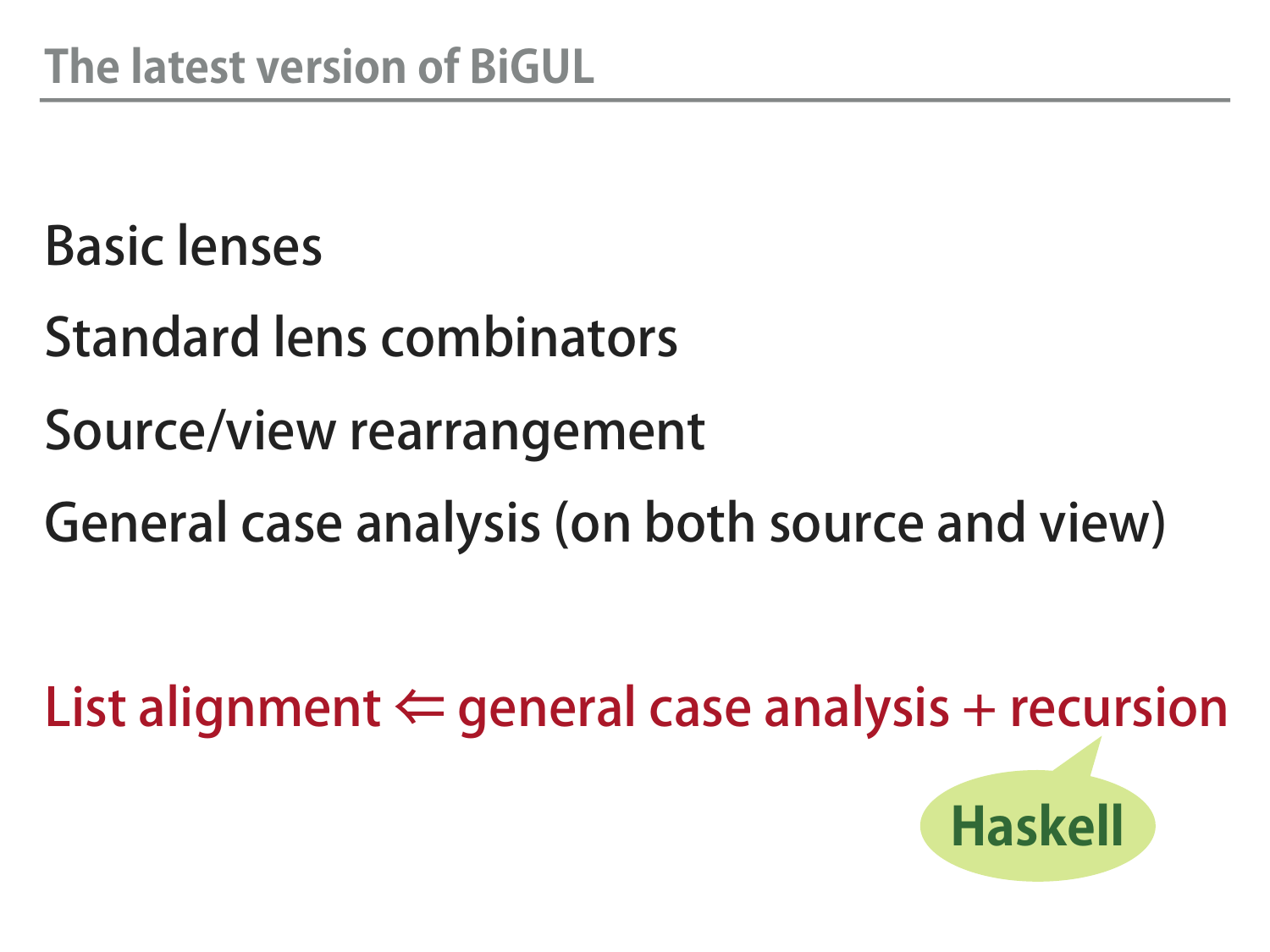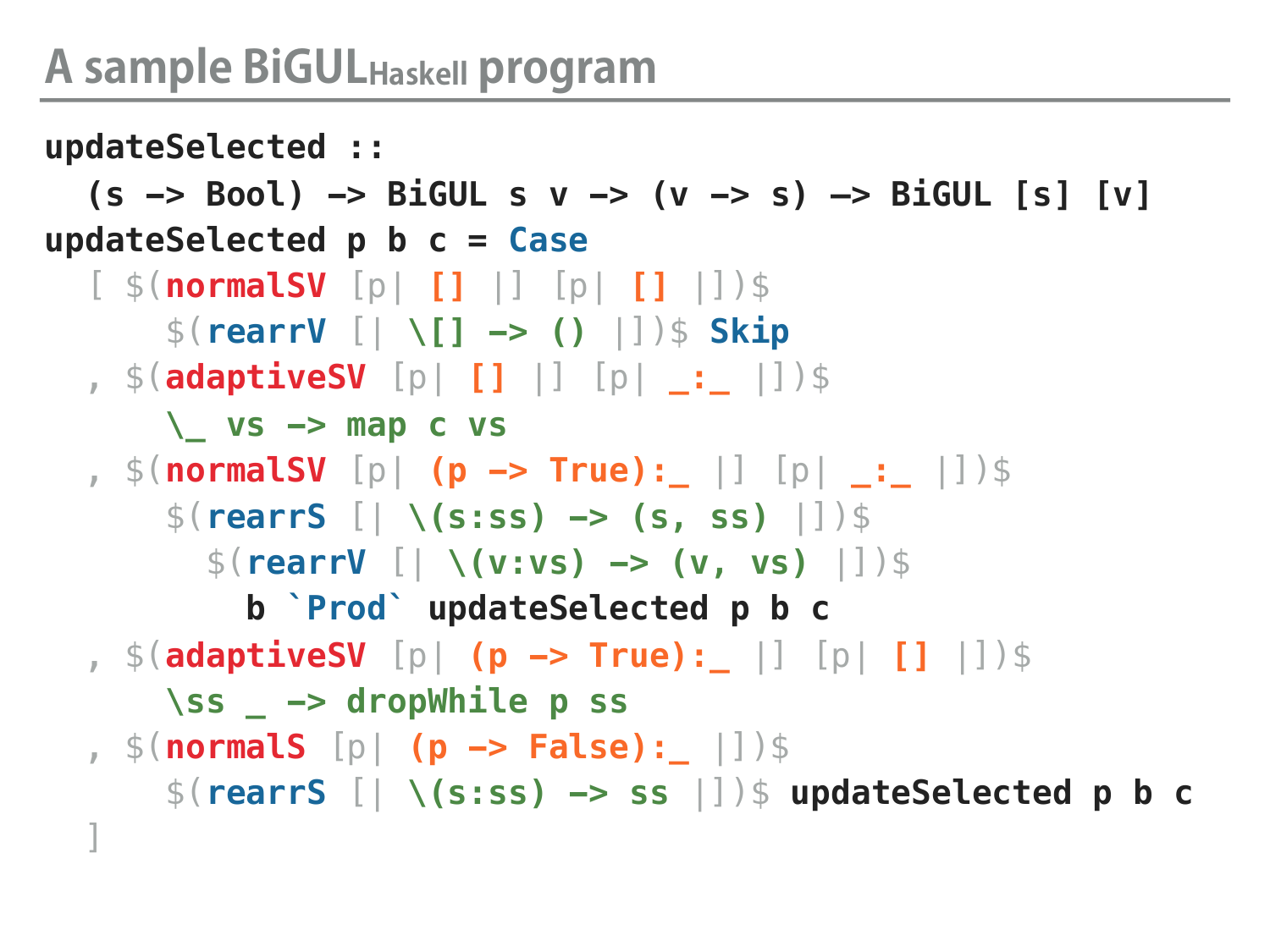## **Totality**

BiGUL programs are only guaranteed to be partially well-behaved ̶ they can still fail inadvertently due to implicit dynamic checks.

## **Dependently typed lenses?**

#### **Functional correctness**

Sometimes it is not easy to get BiGUL programs to work as intended (especially in the presence of dynamic checks and recursion).

## **Reasoning principles/tools needed**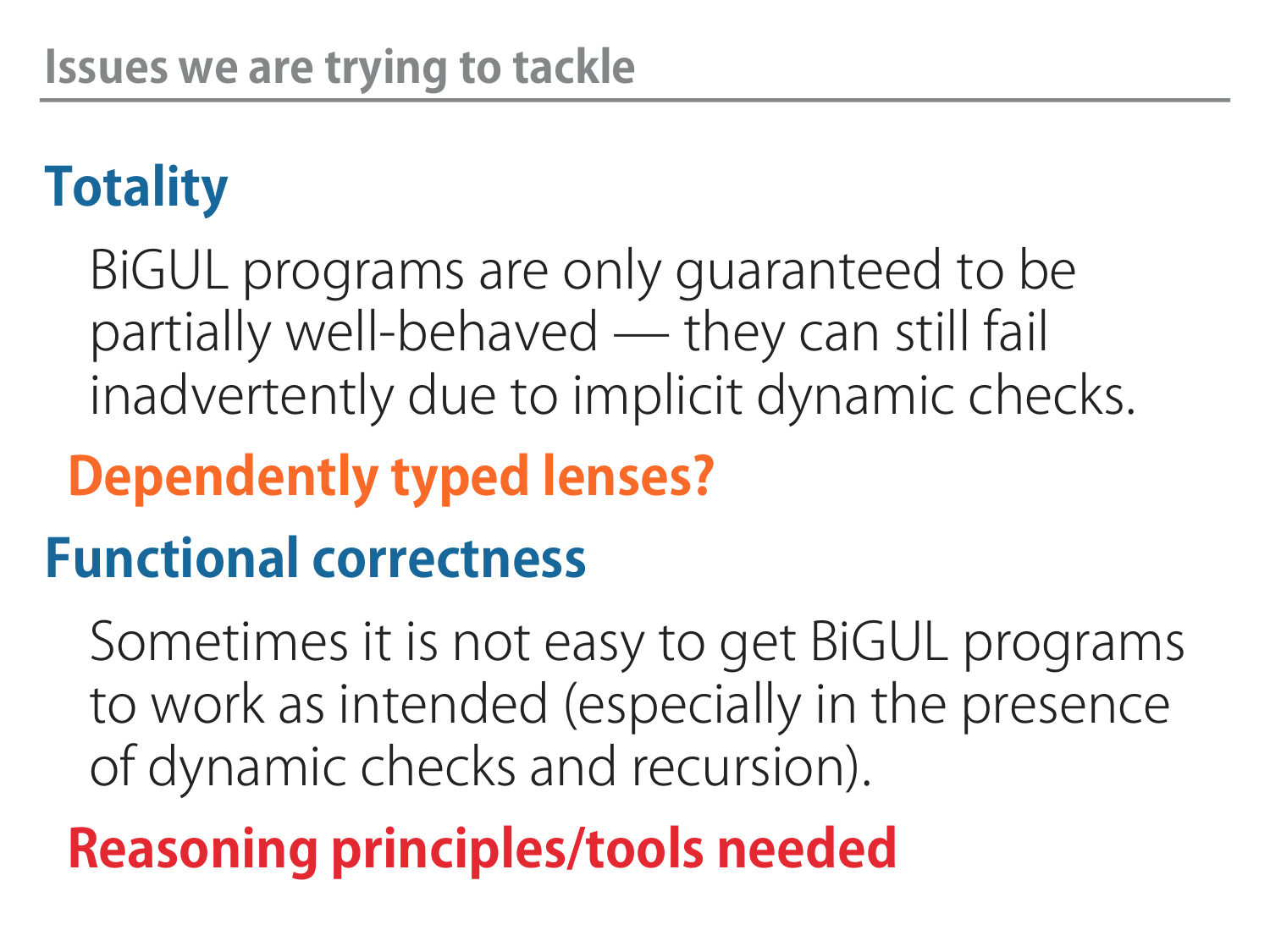#### http://www.prg.nii.ac.jp/bx



# Thanks!